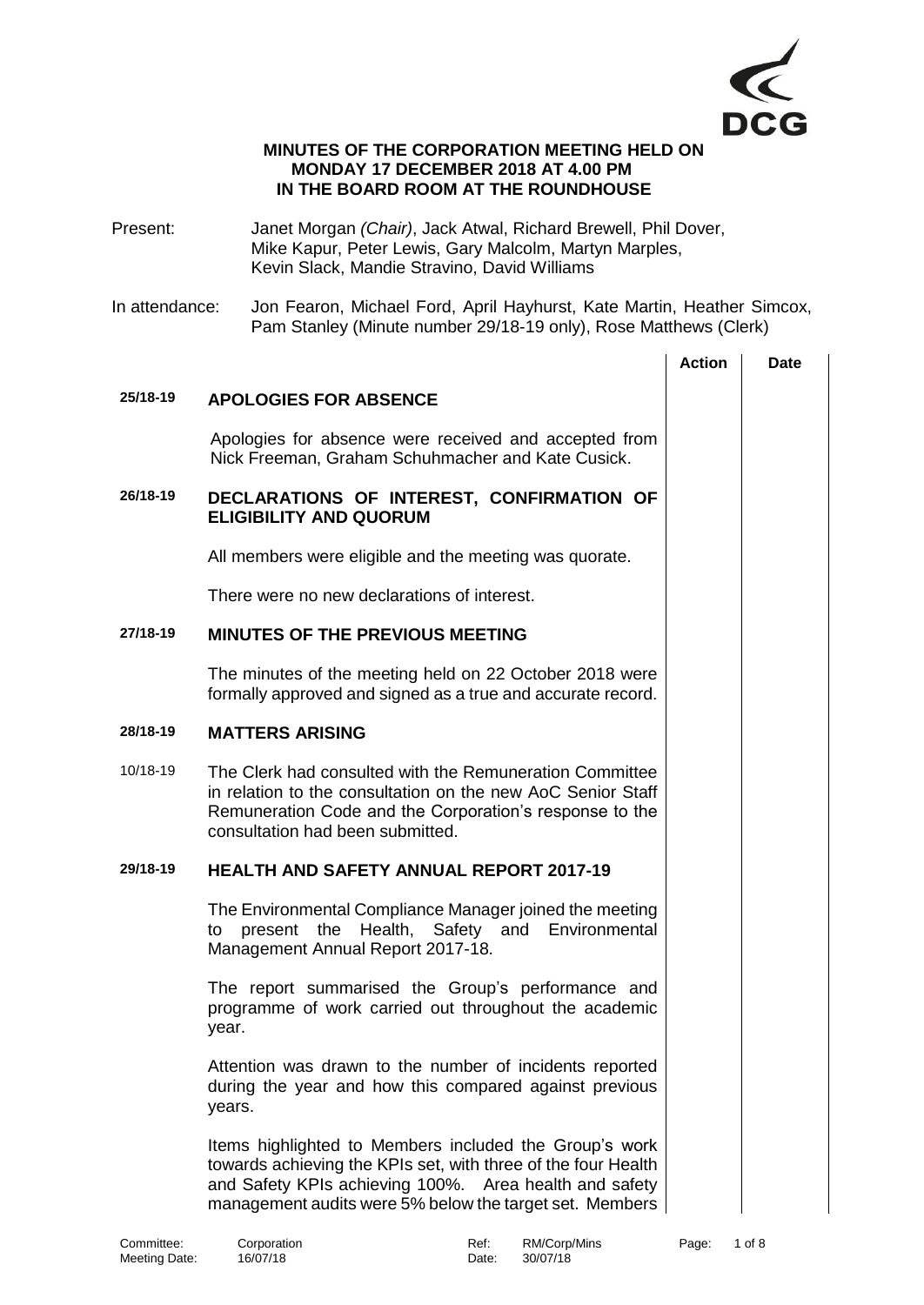|            |                                                                                                                                                                                                                                                                                                                                                                                                                                                                                                     | <b>Action</b> |          |
|------------|-----------------------------------------------------------------------------------------------------------------------------------------------------------------------------------------------------------------------------------------------------------------------------------------------------------------------------------------------------------------------------------------------------------------------------------------------------------------------------------------------------|---------------|----------|
|            | were informed action plans were in place for all audits taken,<br>with support provided for those areas not achieving the<br>required standard.                                                                                                                                                                                                                                                                                                                                                     |               |          |
|            | Environmental Management KPIs had been achieved, with<br>some targets exceeded.                                                                                                                                                                                                                                                                                                                                                                                                                     |               |          |
|            | As part of the Group's commitment to continuous<br>improvement it aimed to seek accreditation of the ISO 45001<br>Work had been undertaken towards the new<br>standard.<br>ISO45001 standard to provide assurance health and safety<br>management systems are robust and as part of the Group's<br>ongoing commitment to health and wellbeing they will be<br>seeking to achieve the Workplace Wellbeing Charter.                                                                                   |               |          |
|            | APPROVED: The Corporation received and approved<br>the Annual Health and Safety Report and arrangements<br>would be made for this to be published on the Group's<br>website.                                                                                                                                                                                                                                                                                                                        | <b>Clerk</b>  | 31/12/18 |
|            | The Environmental Compliance Manager had met with Nick<br>Freeman, Health and Safety Link Governor several times<br>and found the meetings useful and informative. She had<br>worked with Nick to produce a draft Health, Safety and<br>Environment Management Status Report, which was shared<br>with Members. Members took away for review and were<br>asked to provide any feedback through the Clerk.                                                                                           | <b>ALL</b>    | 31/12/18 |
| 30/18-19   | REPORT FROM THE STANDARDS COMMITTEE HELD<br>ON 20 NOVEMBER 2018                                                                                                                                                                                                                                                                                                                                                                                                                                     |               |          |
|            | The Chair of the Standards Committee presented his report<br>from the meeting held on 20 November 2018.                                                                                                                                                                                                                                                                                                                                                                                             |               |          |
| 30/18-19.1 | DCG Self-Assessment Report (SAR) 2017-18                                                                                                                                                                                                                                                                                                                                                                                                                                                            |               |          |
|            | The Committee Chair delivered a presentation on the<br>College's SAR Report for 2017-18, which outlined areas of<br>strength and the evidence to substantiate the judgements<br>made. He also discussed areas for development and the<br>grading of each under the four key Ofsted judgements.<br>Slides focussed on performance against national average,<br>apprenticeships overall and timely, high grades for English<br>and maths 16-18 and 19+ programmes and priority groups<br>performance. |               |          |
|            | Members discussed attendance and that some areas were<br>in special measures.                                                                                                                                                                                                                                                                                                                                                                                                                       |               |          |
|            | The College self-evaluated itself as a grade 2 for overall<br>effectiveness.                                                                                                                                                                                                                                                                                                                                                                                                                        |               |          |
|            |                                                                                                                                                                                                                                                                                                                                                                                                                                                                                                     |               |          |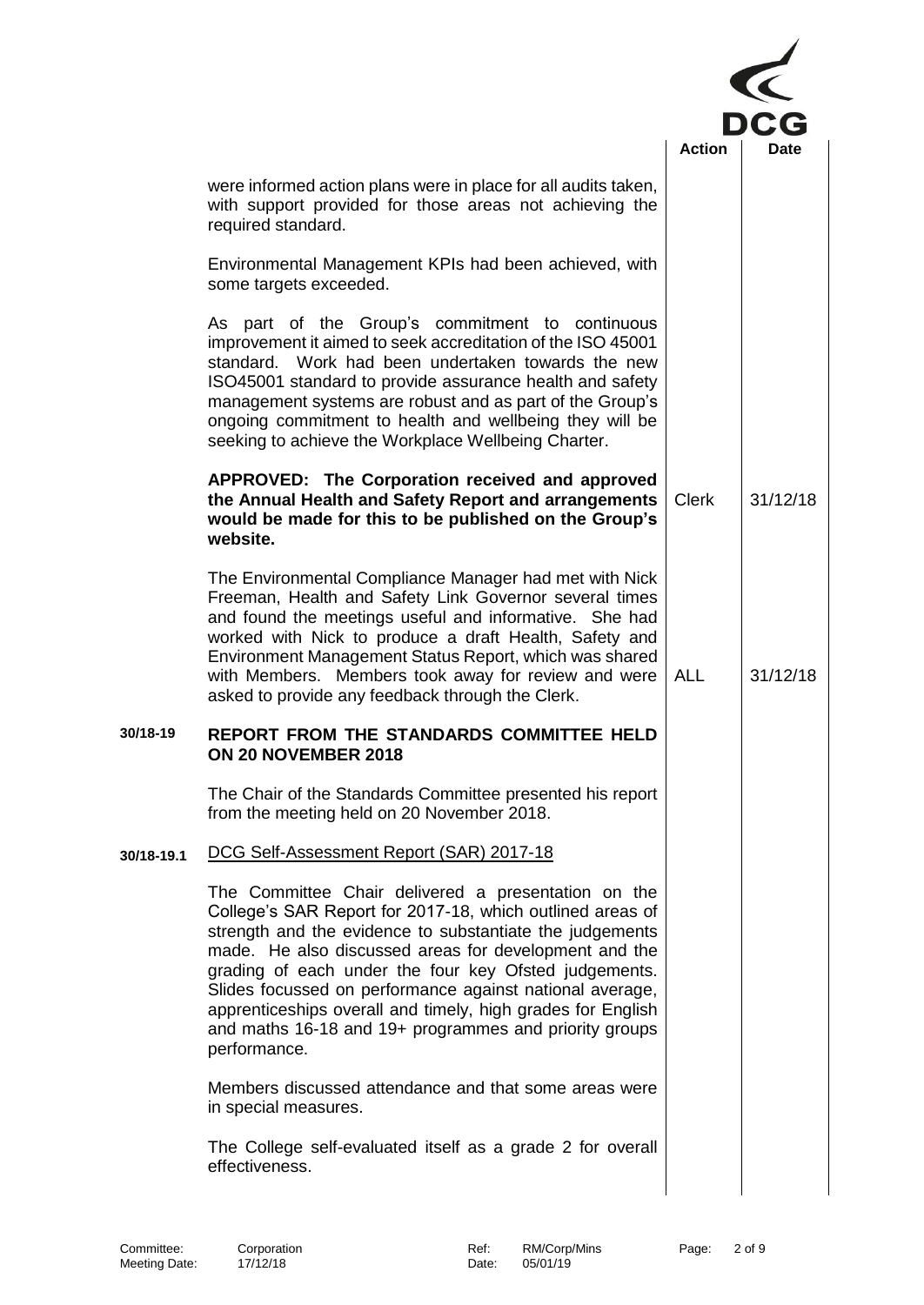

# **APPROVED: The Corporation approved the DCG Self-Assessment Report 2017-18 which had been recommended by the Standards Committee.**

# **30/18-19.2** Annual Student Behaviour Report 2017-18

The Annual Student Behaviour Report was presented, which provided Members with an overview of student behaviour matters over the year and outlined planned action/activity in 2018-19.

The report contained a breakdown of the types of intervention undertaken.

### **30/18-19.3** Student Satisfaction Survey

Time was spent during the Standards Committee discussing FE Choices. More students undertook the overall College survey. Student Services and the Student Union were looking at improved working to engage with students to respond.

### **30/18-19.4** HE Self-Evaluation Document (SED)

The Committee had reviewed the HE SED which covered the context and quality of provision and recommended to the Corporation for approval.

### **APPROVED: The Corporation approved the Higher Education Self-Evaluation Document which had been recommended by the Standards Committee.**

The Group had been visited by the OU Inspection Team – a team of expert readers visited the Group to assess the Group becoming an OU provider. It was a rigorous process which the Chair of Standards Committee had taken part in.

A new HE Director would be commencing mid-January.

### **30/18-19.5** Equality and Diversity Report

The Equality and Diversity Annual Report had been reviewed at Standards Committee, quite a lot of work had been undertaken in terms of driving diversity and inclusion forward.

Jack Atwal questioned what work was being done with the Pakistani group and how that priority group was formed and suggested the report needed to reflect this. It was agreed to review this internally. HLS **31/12/18**

### **APPROVED: The Corporation approved the Equality and Diversity Annual Report recommended by Standards Committee.**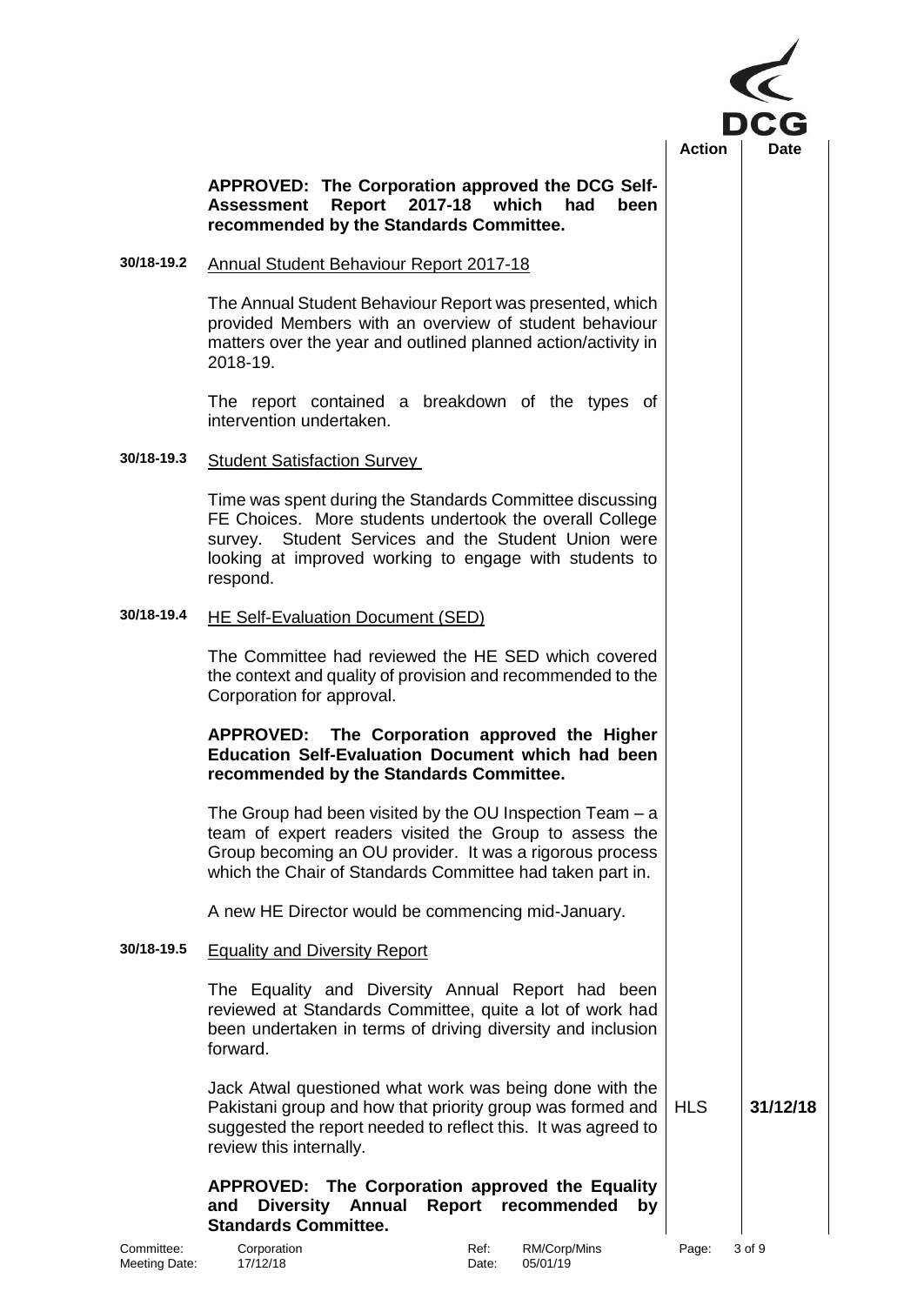

### **30/18-19.6** Annual Sub-contracting Report

Members received the Annual Sub-contracting Report which covered education and training and apprenticeship partner performance for 2017-18. Ongoing monitoring of subcontractor performance with planned observations and regular account meetings and compliance visits ensured overall performance with partners was good.

Members heard that 18 observations had been undertaken with seven different sub-contractors., 98% of sub-contracted students surveyed felt all their learning needs were met on programme.

Members received information on the 2018-19 allocation further to the report presented by the CFO in July 2018.

# **30/18-19.7** Standards Committee Terms of Reference

An annual review of the Standards Committee Terms of Reference had been undertaken. The only change related to included reference to the Local Education Standards Committee (the pilot at Broomfield Hall). The Committee recommended the Terms of Reference for approval.

**APPROVED: The Corporation approved the Standards Committee Terms of Reference which had been recommended by the Standards Committee.**

# **31/18-19 FINANCE REPORT INCLUDING** • **MANAGEMENT ACCOUNTS – OCTOBER 2018**

Since the circulation of papers, a draft set of accounts had been produced for November and the CFO highlighted some variances against those.

He pointed out £3K less for sub-contracting in November compared to October. The key factor in the variance was the extra 45 16-18 students for our partners which will generate an extra £180K in future years.

The Group continued to hold a strong cash position.

An overview was provided on the Lennartz case which was still ongoing.

The EBITDA this month was at 6% with income at £1.3m.

# **32/18-19 REPORT FROM THE AUDIT COMMITTEE HELD ON 20 NOVEMBER 2018**

The Audit Committee Chair presented his report from the meeting held on 20 November 2018.

Meeting Date: 17/12/18 Date: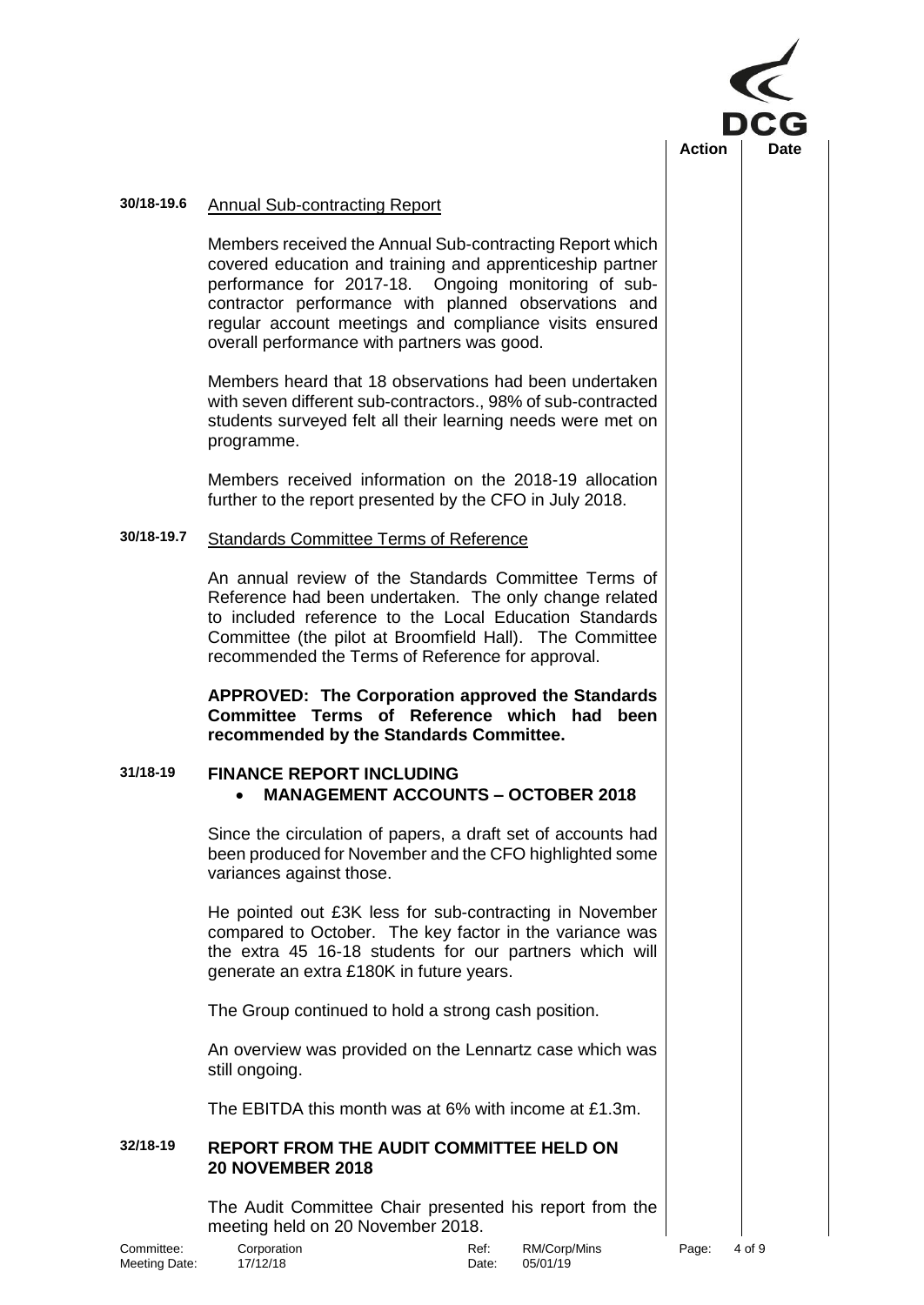

The Committee received the Annual Internal Audit Report, presented by Internal Auditors ICCA. The report provided reasonable assurance the controls were operating adequately and effectively.

At the meeting ICCA also shared the final Internal Audit Plan for 2018-19 for Corporation approval, which included a no of re-allocated days to relevant areas.

# **APPROVED: The Corporation approved the Internal Audit Plan for 2018-19 recommended by Audit Committee at its meeting on 20 November 2019.**

The External Audit Report for 2017-18 was presented alongside the Group's Financial Statements for approval. The Audit Committee Chair highlighted one surprise adjustment – the ESCROW account which related to the old Ilkeston College, which brought in an additional £315K.

The only issues are those noted at the Audit Committee meeting in terms of resources and better planning on the closure and completion process. Overall it was a clean report and recommended as a going- concern. One item not adjusted for in the schedule was a £50K increase in profitability, which related to holiday pay accrual.

The consolidated income statement including the MBS subsidiary showed a group turnover of £46.8m, this was a reduction on last year, in the main due to reduced funding body grants. This had led to the Group reducing its cost base.

The pensions liability had been reduced by £2.8m this year, there is still a pensions liability but it is not getting any worse.

## **APPPROVED: The Corporation approved the Financial Statements for 2017-18 which had been recommended by the Audit Committee at its meeting on 20 November 2018.**

The Mackworth Business Services (MBS) Financial Statements were received and approved at the MBS Board meeting on 13 December. More costs have gone through the subsidiary than previously, but overall, the statements showed good performance within the subsidiary.

# **APPROVED: The Corporation approved the Financial Statements for Mackworth Business Services.**

The Audit Committee's Annual Report was presented to the Committee for approval. On the basis of the independent assurances received the Committee's opinion was that the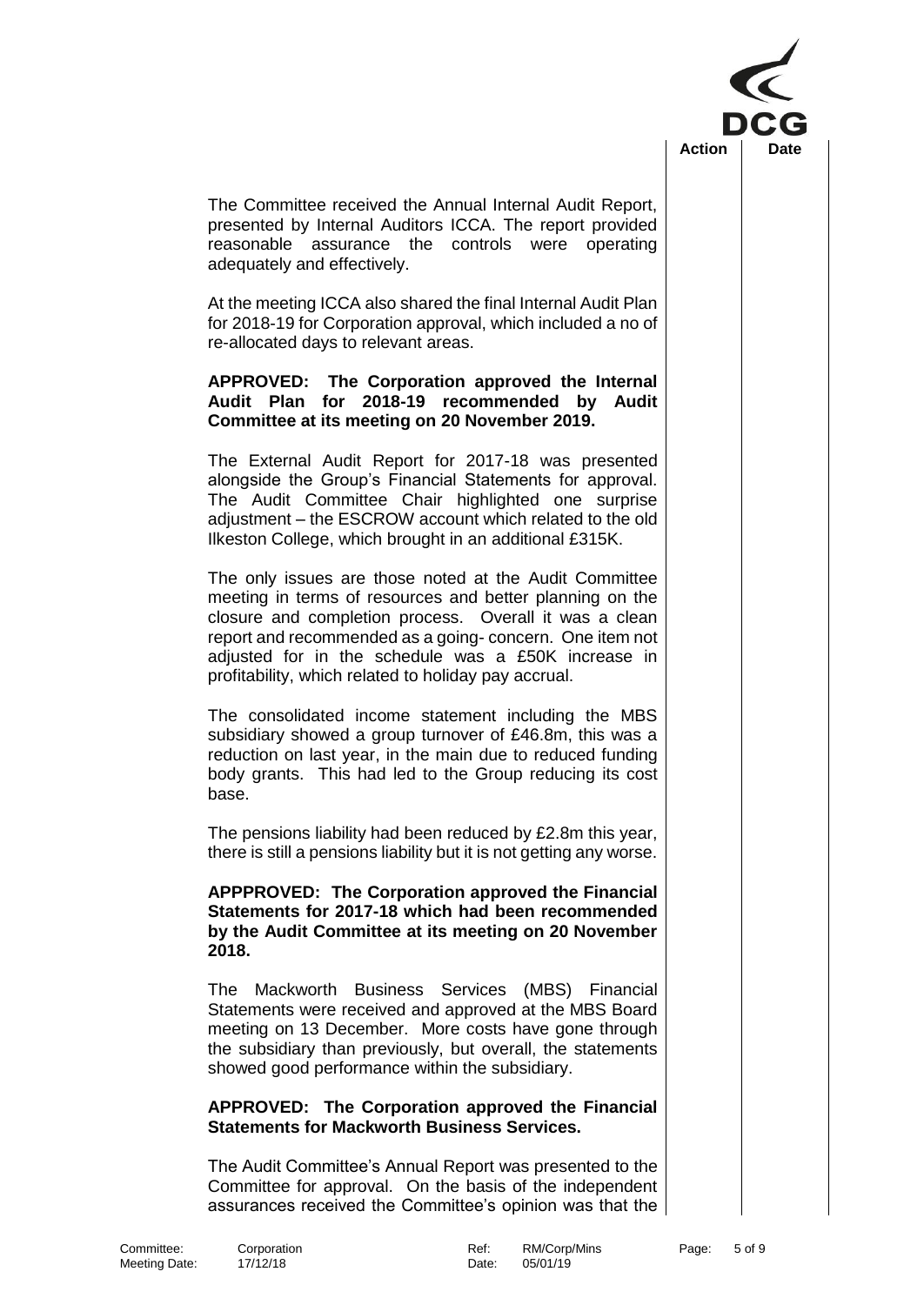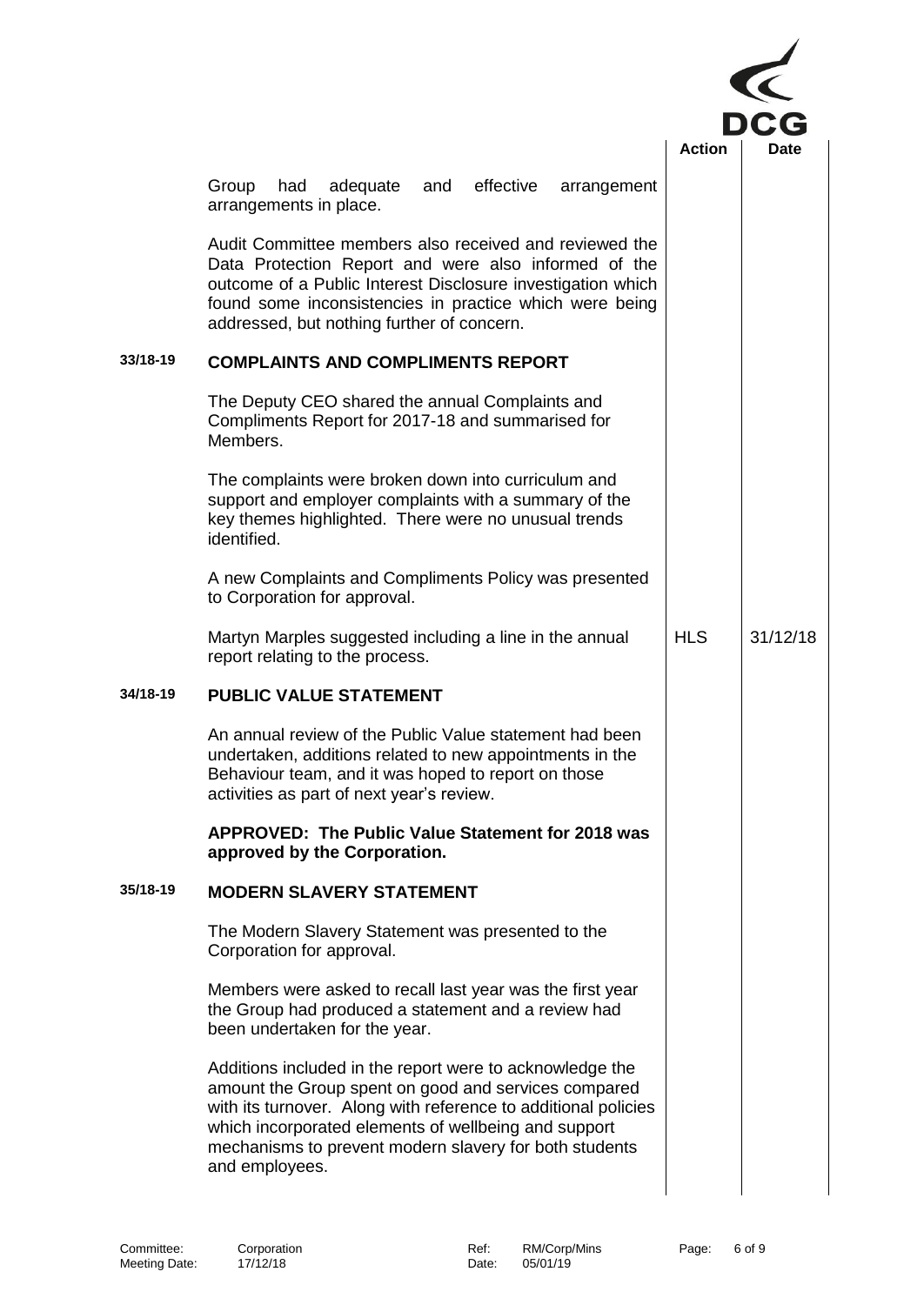|          |                                                                                                                                                                                                                   |               | <b>DCG</b>  |  |
|----------|-------------------------------------------------------------------------------------------------------------------------------------------------------------------------------------------------------------------|---------------|-------------|--|
|          | APPROVED: The Modern Slavery Statement for 2018<br>was approved and the Chair signed the Statement prior<br>to publication.                                                                                       | <b>Action</b> | <b>Date</b> |  |
| 36/18-19 | <b>STRATEGIC RISK MONITORING</b>                                                                                                                                                                                  |               |             |  |
|          | Members received the Strategic Risk Monitoring Report<br>which provided an update on high priority risks identified on<br>the Risk Register and a summary of current litigation being<br>taken against the Group. |               |             |  |
|          | One of the risks the Audit Committee identified as a<br>concern was the ceiling at Broomfield Hall. An options<br>appraisal was being undertaken along with costings to<br>repair.                                |               |             |  |
|          | This had been discussed in detail at the Health and Safety<br>Committee and immediate measures had been taken to<br>cordon off the area.                                                                          |               |             |  |
| 37/18-19 | <b>KEY PERFORMANCE INDICATORS</b>                                                                                                                                                                                 |               |             |  |
|          | The Deputy CEO shared the Key Performance Indicators<br>for 2018-19 and sought Corporation's approval of the<br>targets.                                                                                          |               |             |  |
|          | All targets, with the exception of attendance, were based<br>on the sector formula, however attendance is proposed at<br>93% - based on the highest attending academy in 2017-18.                                 |               |             |  |
|          | Mike Kapur questioned that teaching costs as a percentage<br>of income had come down, yet total pay costs seemed<br>static. The CFO agreed to speak to Mike outside of the<br>meeting.                            | <b>CFO</b>    | 31/12/19    |  |
|          | Martyn Marples said he was happy with stretching targets,<br>but asked if 93% was achievable.                                                                                                                     |               |             |  |
|          | Phil Dover explained that it was preparing students for the<br>world of work, unless the targets were stretched the culture<br>would not change.                                                                  |               |             |  |
|          | APPROVED: The Key Performance Indicators for 2018-<br>19 were approved.                                                                                                                                           |               |             |  |
| 38/18-19 | FURTHER EDUCATION CORPORATIONS AND SIXTH-<br>FORM COLLEGE CORPORTIONS:<br><b>GOVERNANCE</b><br><b>GUIDE.</b>                                                                                                      |               |             |  |
|          | The Clerk shared the updated Governance Guide with<br><b>Members</b><br>recommending<br>all<br>familiarise<br>Members,<br>themselves with the guide.                                                              |               |             |  |
|          |                                                                                                                                                                                                                   |               |             |  |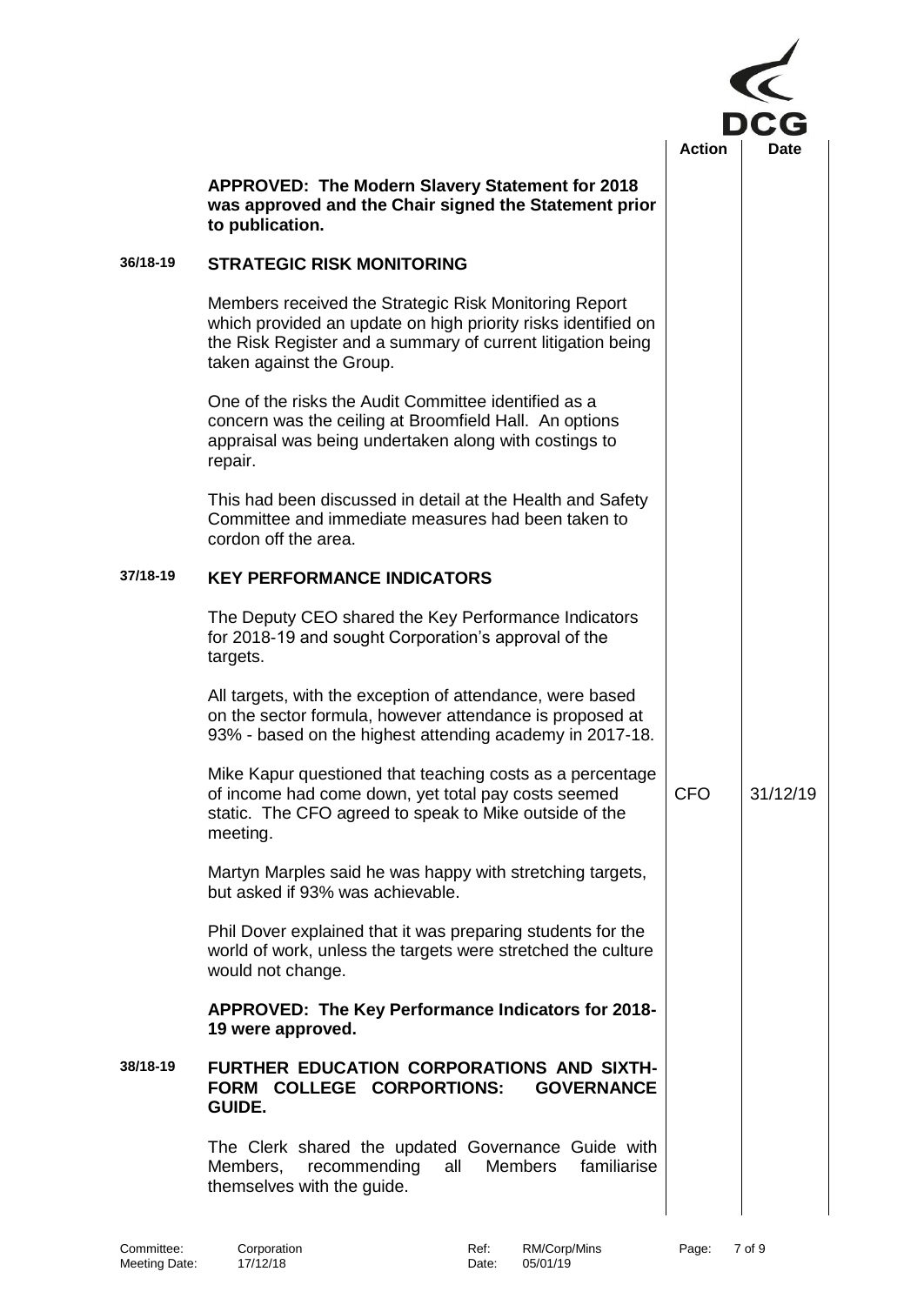

The Guide outlined the core functions of Corporation which were also contained in the Group's Instrument and Articles and the six main duties of a governor under charity law. There was also added focus on fraud awareness.

### **39/18-19 NAME CHANGE**

The Chair informed the Committee approval had been granted by the Department for Education on behalf of the Secretary of State to official change the Groups name to DCG – Derby College Group.

# **40/18-19 POLICIES**

The Standards Committee recommended the following policies for approval by the Corporation:

Self-Assessment Policy

The Audit Committee recommended the following policies for approval by the Corporation:

- IT Security Policy
- Risk Management Policy

The Corporation had received the following policies remotely for approval:

- Safeguarding Policy
- Little Explorers Safeguarding Policy
- Health and Safety and Welfare at Work Policy
- Equality and Diversity Policy
- Sub-contracting Policy
- Compliments and Complaints Policy

### **APPROVED**

**The Corporation approved the Self-Assessment Policy recommended by the Standards Committee at its meeting on 20 November 2018.**

**The Corporation approved the following policies recommended by the Audit Committee at its meeting on 27 November 2018**

- **IT Security Policy**
- **Risk Management Policy**

**The Corporation ratified the following policies it received and approved remotely:**

- **Safeguarding Policy**
- **Little Explorers Safeguarding Policy**